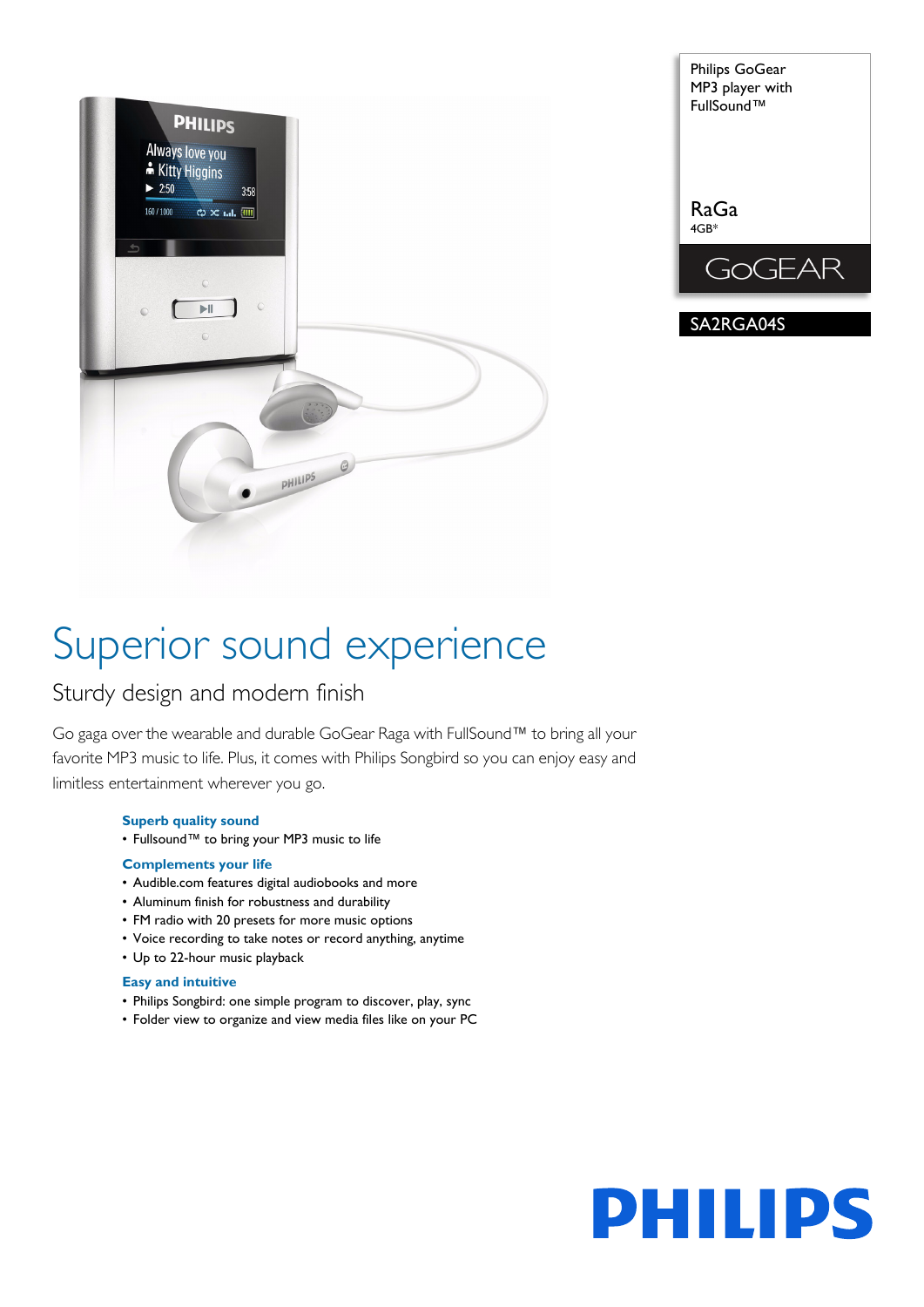## **Highlights**

## **FullSound™**



Philips' innovative FullSound technology faithfully restores sonic details to compressed MP3 music, dramatically enriching and enhancing it, so you can experience CD music without any distortion. Based on an audio post-processing algorithm, FullSound combines Philips' renowned expertise in music reproduction with the power of the latest generation Digital Signal Processor (DSP). The result is fuller bass with more depth and impact, boosted voice and instrument clarity, and rich detail. Rediscover your compressed MP3 music in true-to-life sound that will touch your soul and move your feet.

## **Philips Songbird**



One simple, easy-to-use program that comes with your GoGear player, Philips Songbird lets you discover and play all your media, and sync it seamlessly with your Philips GoGear. Its intuitive and powerful music management features let you discover new artists and music styles directly in the program through music and media stores, services and websites. Play your own library and media from the internet and seamlessly sync all of it from your PC to your Philips GoGear.

## **Audible**



Audible.com is your destination for the widest selection of digital audiobooks, magazines, radio shows, stand-up comedy, and more available for download. Enjoy books in the car, at the gym, or around the house. Authors and icons read their own works, and famous actors narrate your favorite titles. At Audible.com you can browse and sample over 75,000 selections, including the latest best sellers and timeless classics.

## **Aluminum finish**



Aluminum finish for robustness and durability

### **Folder view**



Folder view is an optional directory view of the GoGear player that lets you view all the files on your player as if it were a computer. Once you select Folder view, opening any supported

file (i.e. music, pictures or videos) is as easy as selecting the file and hitting Play.

## **Voice recording**



Voice recording converts your GoGear player into a handy dictation machine. Besides playing music or listening to radio, you can also record notes or reminders for work or school, record shopping lists and phone numbers – even song lyrics. By pressing the recording button and speaking into the built-in microphone, voice messages are compressed and stored in the built-in internal memory. Voice recording gives you a highly portable voice recorder allowing you to record anything, anytime and anywhere!

## **FM radio with 20 presets**



Digital FM radio offers you additional music options to your music collection on your GoGear. Simply tune into the station that you want to preset, press and hold the preset button to memorize the frequency. You can preset up to 20 radio stations and enjoy your favorite programs whenever you go.

### **Up to 22-hour music playback**

This player's long-lasting power comes in the form of 22 hours of continuous music playback on just one single charge.